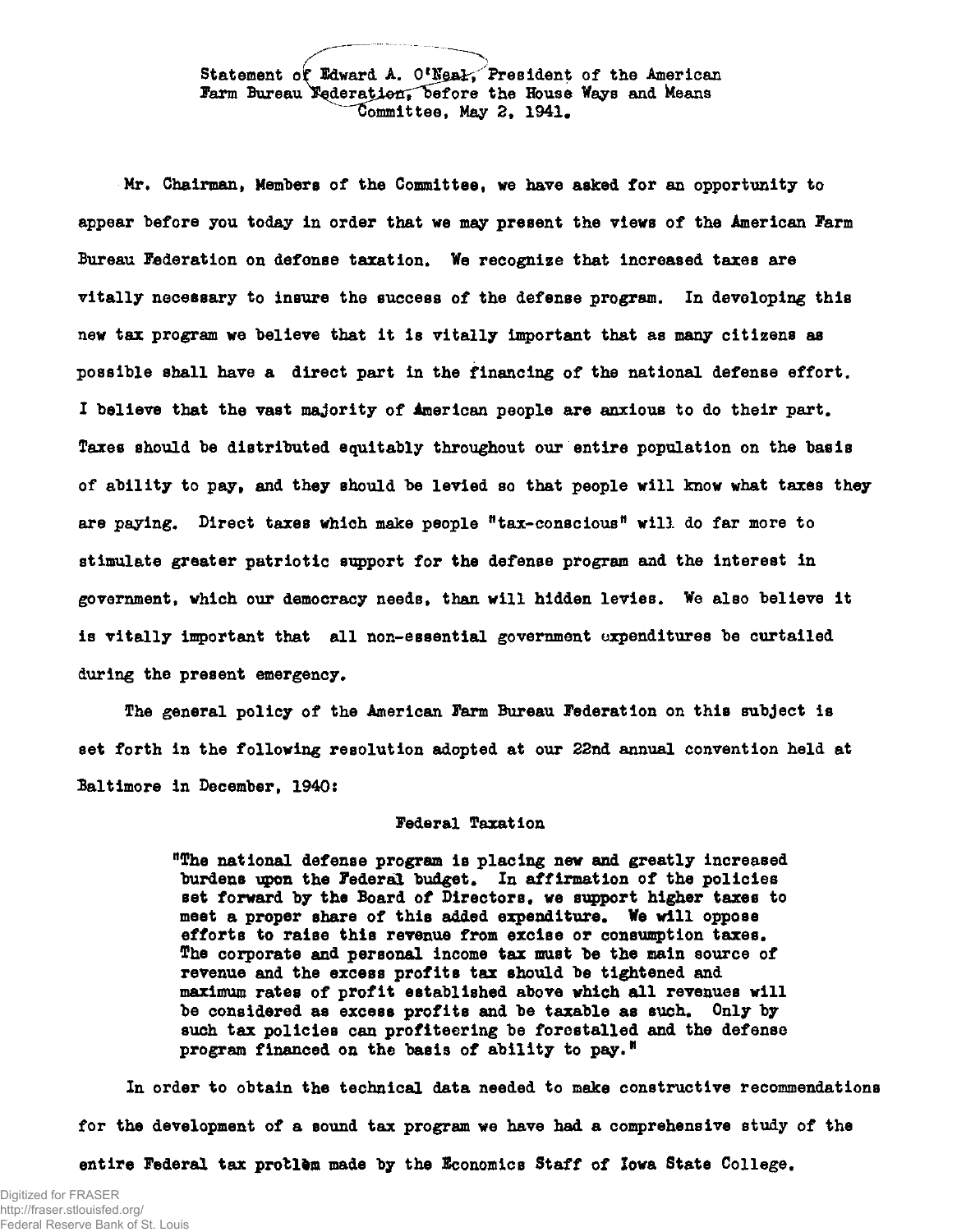On the basis of this study we are convinced that the real problem is not simply to raise enough money, but also to choose the right ways of raising money. Over and above paying for defense our financing policy must help toward the following importaht goals of public policy:

- (1) Attaining maximum production of goods and services.
- (2) Preventing runaway inflation.
- (3) Sharing defense burdens fairly,
- (4) (Jiving all citizens a sense of participating in defense,
- (5) Releasing resources needed for defense from non-essential industries.
- (6) Promoting a healthy financial structure for the post-war period.

Farmers are particularly vulnerable if we bungle our defense financing. No other group is likely to be so hard hit by the eventual collapse if we make mistakes and let excessive inflation take place. Agriculture is a \$38 billion industry. The equity of operating farmers is probably \$15 billion or less. The rest is represented by mortgage debt of \$7 billion plus landlords' equities. Six to 8 percent of the farms change hands annually and more would be bought and sold if prices rose substantially, A farm purchase by an operator is the investment of a life time's earnings; all he has earned to date and hopes to earn in the future. No other large group with comparable incomes has as high long-term investments as farmers. Partly because of this and for other reasons, farmers bear the brunt of falling price levels, mortgage foreclosures, and agricultural adjustments are painful and long drawn out.

Farmers<sup>t</sup> vital interests are not fully protected simply by preventing runaway inflation, however. Only the unemployed are as interested as farmers in seeing our economy move into full production. With the exception of cotton, tobacco and wheat growers, the income of farmers is almost directly related to national income. Farmers are demanding a defense financing system which will encourage full employment at the earliest possible time as well as provide safeguards against inflation.

The farmers are also interested in the fairness of the additional taxes levied to finance defense. Farmers have a special stake in improving the equity of the tax

**- 2 -**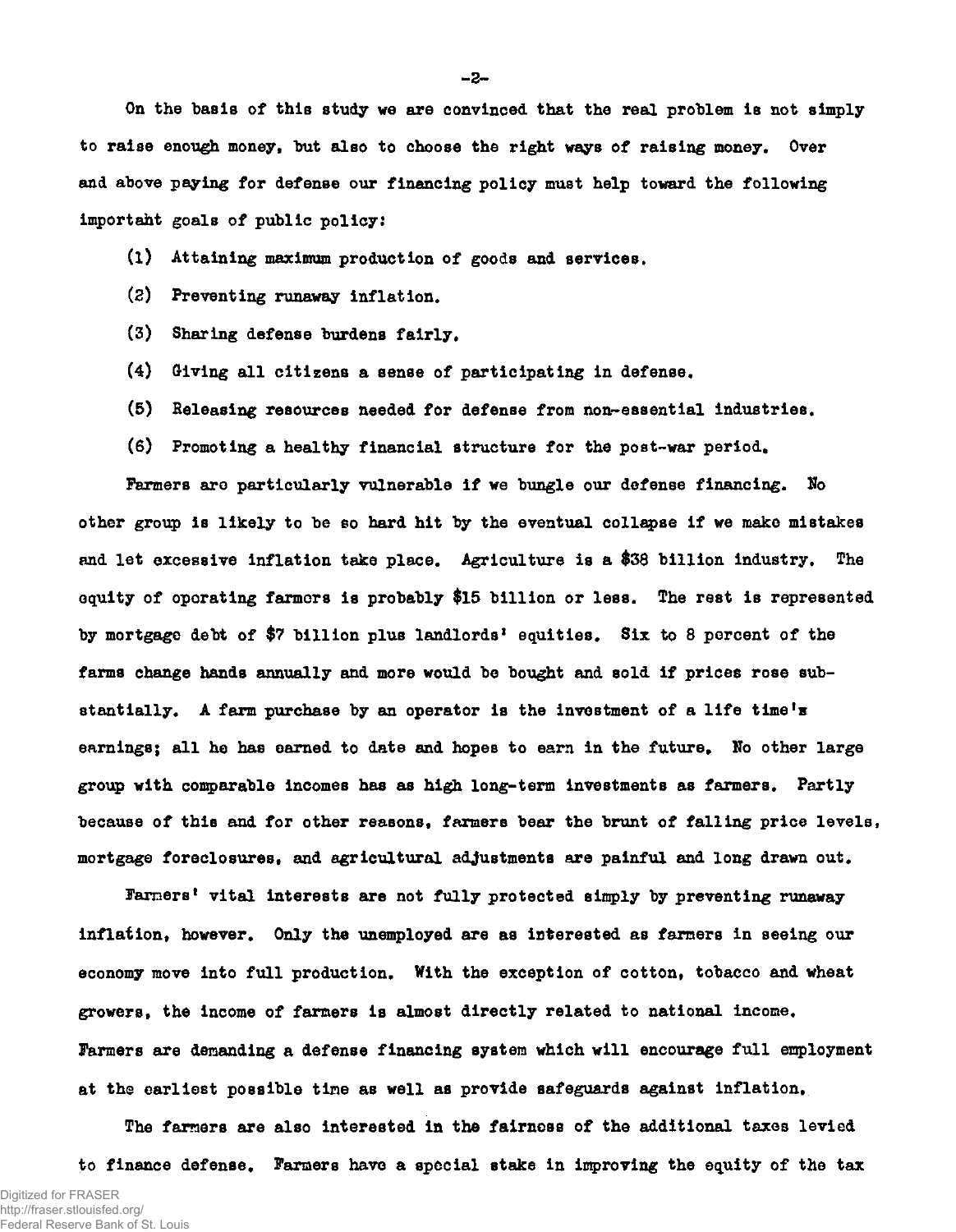system for they are predominantly in the lower income brackets. They realize that sales taxes would increase farm costs and lower consumer buying power for farm products which make up such a large part of the total expenditures of low income families.

An income study made a few years ago shows that 18 percent of our farmers, or a million farm families foil in the "less than \$500 income" bracket in 1935-36, while 53 percent had an income less than \$1000.

| Incomes                              | Percent of all non-relief<br><u>families in group</u> |                     |  |
|--------------------------------------|-------------------------------------------------------|---------------------|--|
| <b>Under \$500</b><br>\$500 to \$999 | Farm<br>18<br>35                                      | Non-farm<br>8<br>14 |  |
| $$1000$ to $$1500$<br>Over \$1500    | 23<br>24                                              | 24<br>54            |  |

Families in the "less than \$500 income" bracket are already paying more than 22 percent of their income for taxes when allowance is made for State and local, as well as Federal levies. This is a heavier tax burden than is borne by any other group making less than \$10,000 per year. The following table shows the percentages of income now being taken from various groups by present taxes:

| Income Class     | % of Income<br>Taken by<br>Present<br><u>Taxes (1)</u> |
|------------------|--------------------------------------------------------|
| Under 500        | 22.5                                                   |
| 500 - 1000       | 18.7                                                   |
| 1000 - 1500      | 18.1                                                   |
| $1500 - 2000$    | 18.7                                                   |
| $2000 - 3000$    | 18.5                                                   |
| $3000 - 5000$    | 19.0                                                   |
| 5000 - 10000     | 19.3                                                   |
| $10000 - 15000$  | 28.3                                                   |
| 15000 - 20000    | 35.7                                                   |
| $20000$ and over | 43.2                                                   |

(l) G. Colm & H. Tarasov, "Who Pays The Taxes?" These estimates include the defense taxes of 1940.

From a family income standpoint farmers are about in the same class as wage

Digitized for **FRASERTS and, as consumers, will be similarly affected by sales or excise taxes, with** http://fraser.stlouisfed.org/ Federal Reserve Bank of St. Louis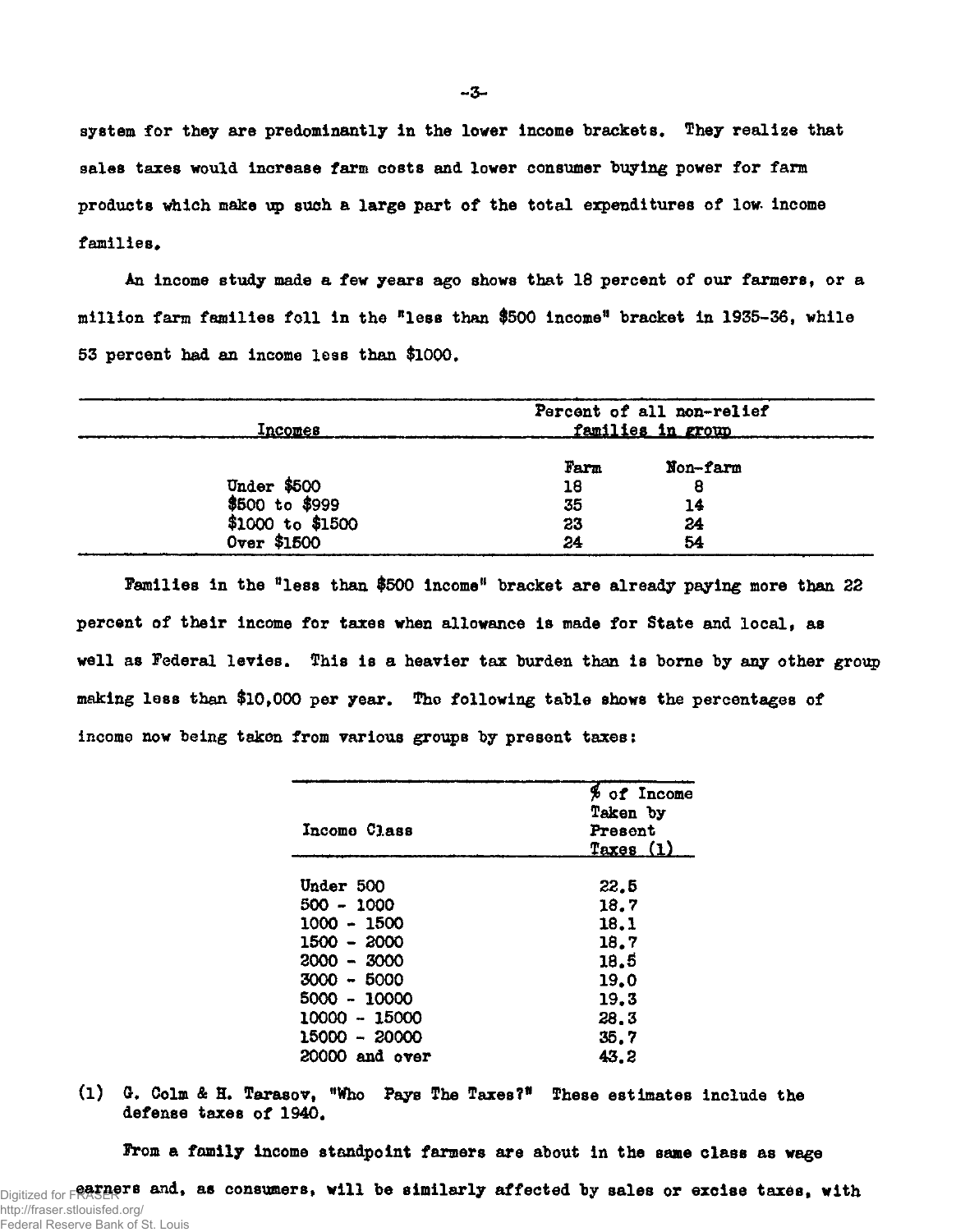the exception that they do not have to spend as high a portion of their income for food.

Already agriculture as an industry pays 24 percent of the income it produces as business (mostly property taxes) taxes.  $2/$  This is more than the amount paid by any other industry except public utilities. A general sales tax would increase this disparity. It is estimated that around 25 percent of the cash farm income is spent for new machinery, lumber, fertilizer, commercial feeds, machinery repairs and similar items used in farm production which would be subject to a general sales tax.

Sales taxes would also depress farm prices and thus farm incomes from the sale of products. Food, clothing and tobacco represent over half the expenditures of families receiving less than \$1500 income.

> Food, Clothing and Tobacco as a percentage of all Expenditures of American Families, 1935-36

| Income level     | Percentage of Income Spent |              |             |  |  |
|------------------|----------------------------|--------------|-------------|--|--|
|                  | For Food                   | For Clothing | For Tobacco |  |  |
| Over \$1500      | 21.5                       | 13.2         | 1.0         |  |  |
| \$1000 to \$1500 | 37.7                       | 9.1          | 2.0         |  |  |
| \$500 to \$999   | 42.6                       | 8.3          | 2.0         |  |  |
| Under \$500      | 43.6                       | 7.5          | 1.9         |  |  |

If a sales tax of 8 to 10 percent is added to the prices of things purchased by these groups, they will find it necessary to reduce the quantity of all goods purchased. Any tendency to reduce the quantity taken because of the tax, will have a depressing effect on farm prices.

These low-income families consume over half the total value of all food, clothing and tobacco consumed; For example, in 1935-36, 63 percent of the money spent by American families for food, was spent by families with incomes of less than \$1500. These same low-income families accounted for 45 percent of the expenditures made for tobacco that year and 35 percent of the expenditures for clothing. A sales tax of 8 to 10 percent transferring that much of the spending power from the low-income groups

2/ Tarasov and Colm in THBC Monograph No. 3.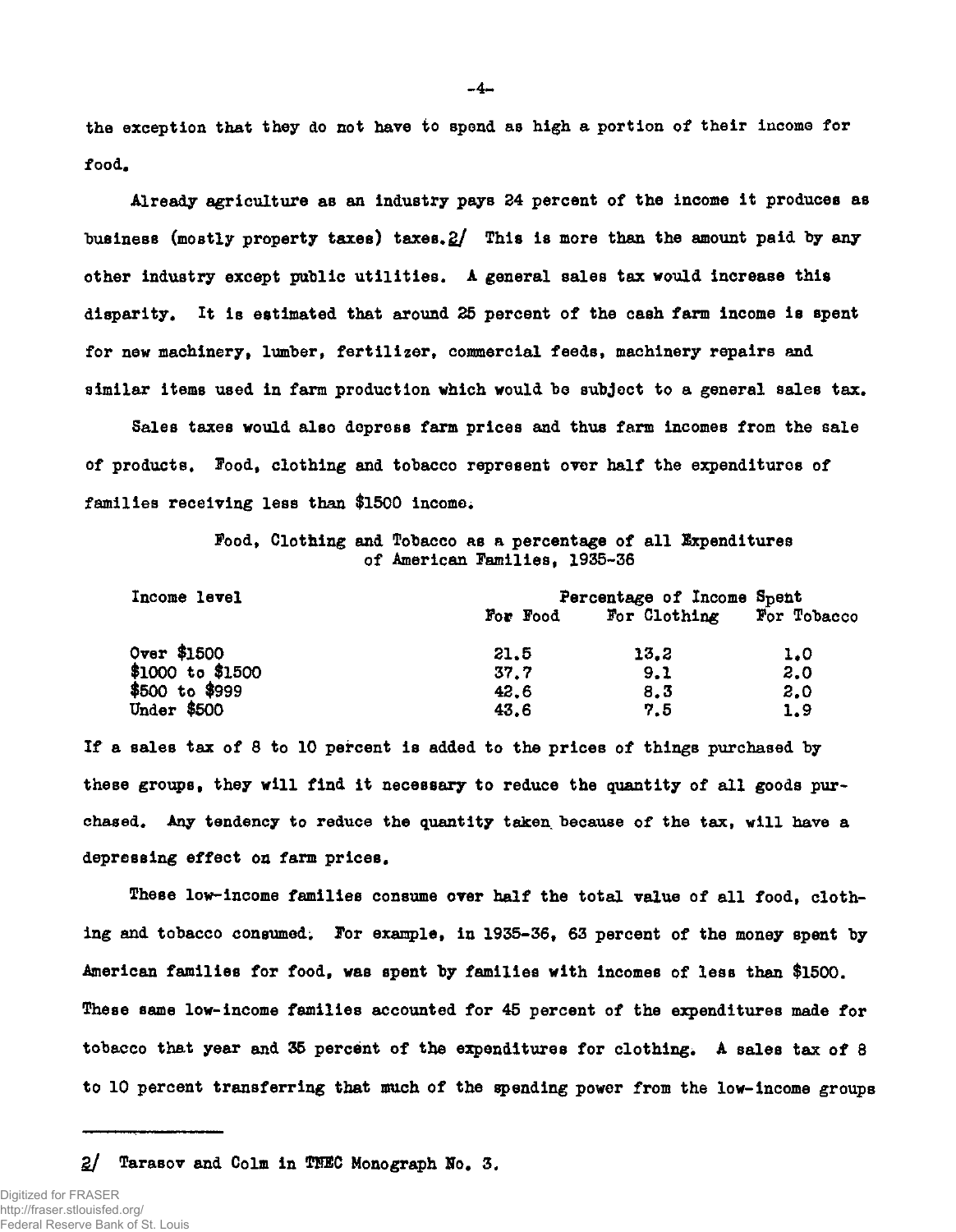to defense spending would seriously affect the ability of around half the population to buy farm products as compared with raising the same amount of taxes from the higher income groups, Prom a general welfare standpoint (health of the affected families) and also from the farm income standpoint, this is far more serious than the increase in farm costs occasioned by the sales tax. We estimate, on the basis of the study made by Iowa State College, that a sales tax of 8 to 10 percent might easily reduce the income from a normal volume of farm marketings by 10 percent or more. This 10 percent drop is likely to occur because marketing charges are relatively fixed. You, Mr. Chairman, and every member of your committee are well aware of the fact that on the average the farmer only gets about 40 cents out of each consumer's dollar spent for food. A five percent drop in cash payments for goods at the retail counter often means a 10 to 15 percent drop in cash income at the farm.

If the low-income farmers happened to be producing products, the cash income from which was lowered by 15 percent as a result of sales taxes, and their costs increased by 2 to 3 percent, they would have 17 to 18 percent less income to spend than otherwise. When they went to buy consumer goods with this 17 to 18 percent smaller income, their purchases would be restricted by another 8 to 10 percent because of the sales taxes on the goods they buy. Mr. Chairman, a policy of financing defense by sales taxes would reduce the effective income of many farm families by as much as 25 percent.

The farmers of America, Mr. Chairman, have a tremendous stake in the type of defense financing program you and your committee recommend. Their interests demand that it be a flexible program based on ability to pay.

Too much borrowing, resulting in inflation, will certainly get the whole economic machinery out of gear as it did in the first world war. If it does, it is highly unlikely that the most effective farm program we can devise will be able to keep agriculture from bearing the brunt of the shock in making post-war adjustments.

Fully as important as achieving a proper balance between borrowing and taxing is the Digitized for FRASER http://fraser.stlouisfed.org/ Federal Reserve Bank of St. Louis

**- 5 -**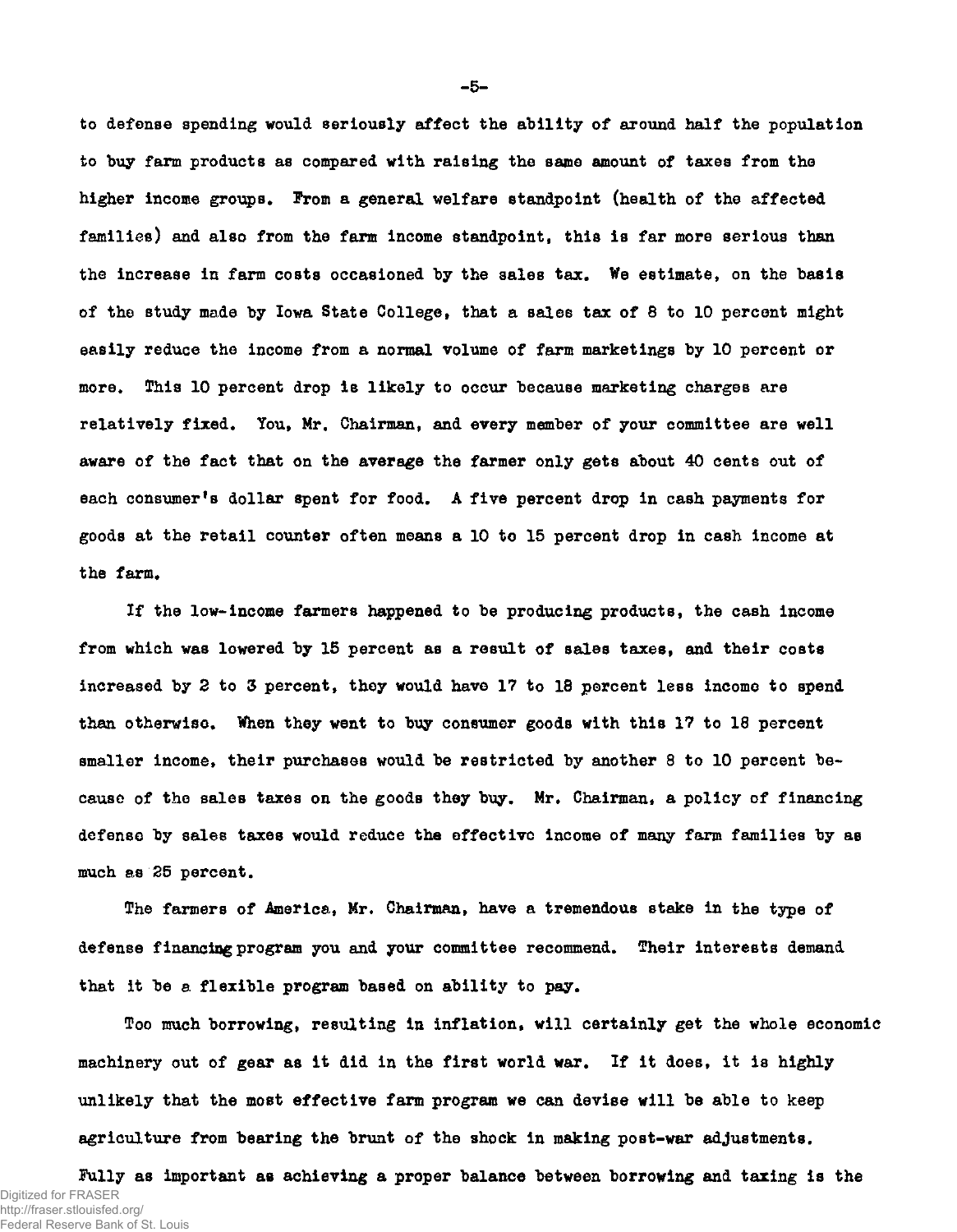method of raising the taxes. In order to raise sufficient taxes on the basis of ability to pay, the method of income tax collection must be overhauled. The tax base must be enlarged. Gaps and loopholes must be closed.

The present base for the income tax is entirely too small to raise sufficient revenue to moot defense needs. The Iowa State College study shows that under present tax laws only \$16 billion or 18 percent of a national income of \$88 billion would be taxable. If we should lower present exemptions from \$3000 to \$1000 for the head of a family, and from \$800 to \$500 for a single person and the credit for dependents from \$400 to \$200 we would increase the tax base to approximately \$27.6 million or about 32 percent of an \$88 billion income. By eliminating the present "earned income credit" we could add another  $$4.7$  billion to this sum making the total tax base \$32.3 billion or 37 percent of our total income. With this larger base a normal tax of 10 percent would raise over \$3 billion, or five times as much as our present revenue from this tax. Of course, additional sums must also be obtained through higher excess profits and corporation taxes and from an extension of surtaxes. The following table, adapted from data supplied by Iowa State College, shows the relationship between national income and the income tax base (assuming a national income of \$88 billion) with present exemptions, with the new exemptions suggested above, with one-half these exemptions, and with no exemptions.

| Group of<br>Income<br>Receivers                   | "Net<br>Income"<br>ป | "Earned<br>Income<br>Credit" | Taxable<br>Income | Exemp-<br>tions                                 | Tax<br>Base |  |
|---------------------------------------------------|----------------------|------------------------------|-------------------|-------------------------------------------------|-------------|--|
|                                                   |                      | <b>Billions of Dollars</b>   |                   |                                                 |             |  |
| 1940 EXEMPTIONS 2/                                |                      |                              |                   |                                                 |             |  |
| Persons taxable                                   | 33.6                 | 2.6                          | 31.0              | 15.0                                            | 16.0        |  |
| APPROXIMATELY ONE-HALF PRESENT EXEMPTIONS 3/      |                      |                              |                   |                                                 |             |  |
| New taxpayers<br>1940 taxpayers                   | 21.5<br><u>33.6</u>  | 2.1<br><u>2.6</u>            | 19.4<br>31.0      | 14.7<br>8,1                                     | 4,7<br>22.9 |  |
|                                                   |                      |                              |                   | APPROXIMATELY ONE-QUARTER PRESENT EXEMPTIONS 4/ |             |  |
| New taxpayers                                     | 10.0                 | 1,0                          | 9.0               | 6.1                                             | 2.9         |  |
| Taxpayers under the<br>higher exemptions<br>'ASFR | 55.1                 | 4.8                          | 50.3              | 11.4                                            | 38.9        |  |

Digitized for FRASE http://fraser.stlouisfed.org/

Federal Reserve Bank of St. Louis

**- 6 -**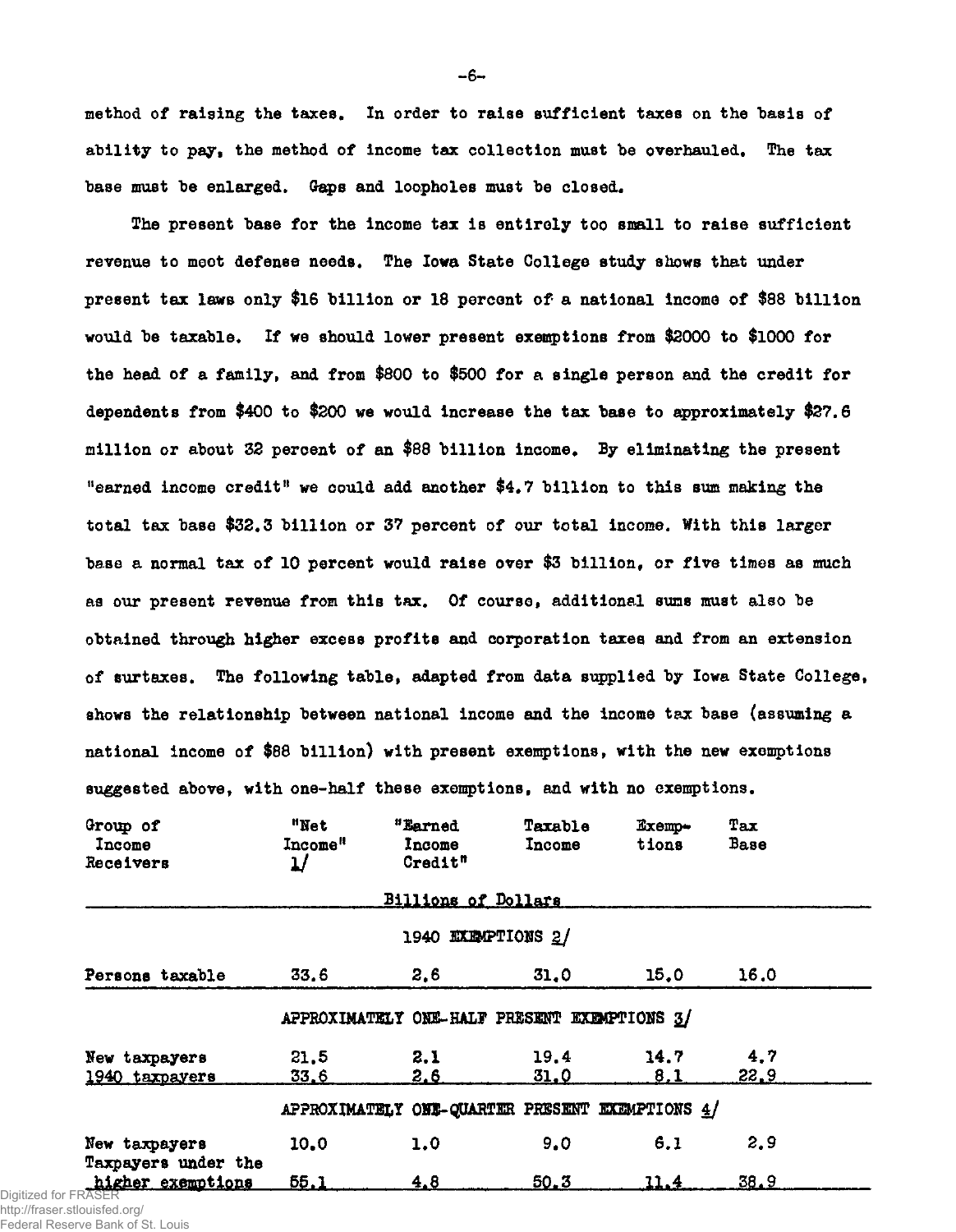| Group of<br>Income<br>Receivers      | "Net<br>Income <sup>*</sup> | "Earned<br>Income<br>Credit" | Taxable<br>Income | Exemp-<br>tions | Tax<br>Base |  |
|--------------------------------------|-----------------------------|------------------------------|-------------------|-----------------|-------------|--|
|                                      |                             | <b>Billions of Dollars</b>   |                   |                 |             |  |
| <b>EXEMPTIONS</b><br>NO.             |                             |                              |                   |                 |             |  |
| New taxpayers<br>Taxpayers under the | 4.0                         | 0.4                          | 3.6               | 0.0             | 3,6         |  |
| higher exemptions                    | <u>65.2</u>                 | 5.8                          | 59.4              | 0.0             | 59.4        |  |

l] After allowable deductions, allowances for non-reporting, understatement and non-cash income.

2/ \$2000 for the head of a family; \$800 for a single person; \$400 for each child,

3/ \$1000 for the head of a family; \$500 for a single person; \$200 for each child.

£/ \$500 for the head of a family; \$250 for a single person; \$100 for each child.

Ve do not believe that it is either necessary or desirable that all exemptions be eliminated, but we would like to point out that no matter how low exemptions are placed our farmers and low-income groups will fare better under an income tax system than under a sales tax designed to raise the same amount of money.

One section of the Iowa State College report deals specifically with the question of income taxes versus salds taxes. It contains a number of detailed tables showing the effect on various income groups of raising given amounts by sales and income taxes.

I would like to submit this particular memorandum for the committee<sup>f</sup>s consideration, and for inclusion in the record as an extension of my remarks.

The study shows clearly that we can raise sufficient funds from the income tax if we lower exemptions and set the rates high enough.

For the record I should like to say that the American Farm Bureau Federation is opposed to the increases in excise taxes which has been proposed by both the Treasury and the Committee's staff. After carefully reviewing the study which Iowa State College made for us the American Farm Bureau Federation respectfully makes the following recommendations:

1. Financing by bond sales may safely be continued for the present; but we must prepare to break away from depending on it when production ceases to expand